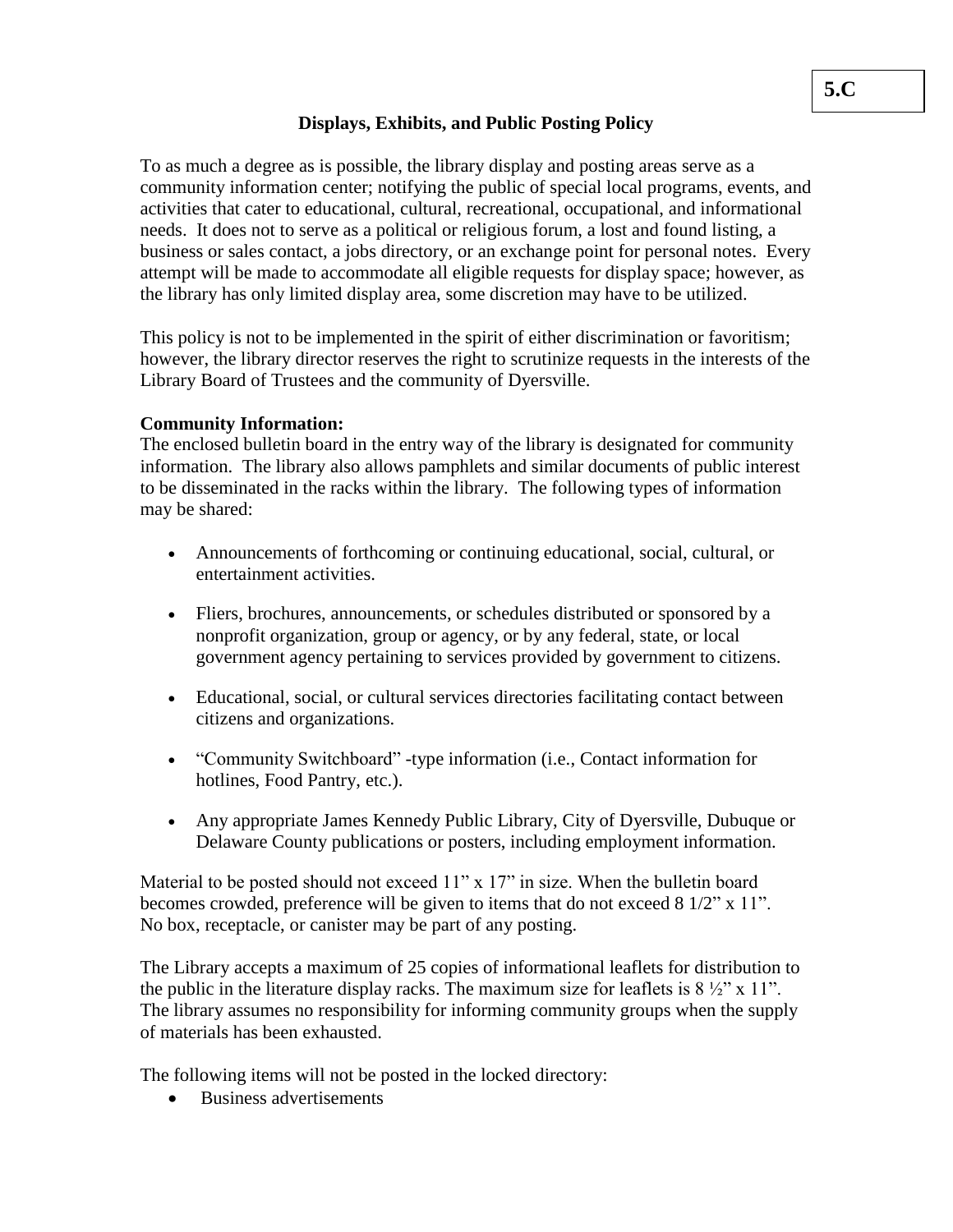- Personal notices, such as lost and found notices
- Products sold for profit
- Garage or other sale signs
- Services such as babysitting for which fees are charged
- Signs soliciting donations
- Campaign literature
- Signs larger than  $11" \times 17"$
- Legal notices
- Private instructional courses

There is a small public notice area adjacent to the directory that may be used for these types of information as space allows.

Printed literature posted must not violate legal and respectable boundaries.

### **Exhibits:**

Exhibits in the library are seen by anyone who walks into the library, both children and adults, who may have various degrees of sophistication. The materials of the exhibits must, therefore, meet what is generally known as "a standard acceptable to the community".

# **Criteria:**

The use, by individuals or organizations, of the library's facilities for displays and / or exhibits, other than those which pertain to the library, is not a right but a privilege which is subject to review by the Board of Trustees. The library director may grant the privilege of placing posters, signs, exhibits and displays in the library, subject to the following conditions:

- 1. No poster, display, exhibit, pamphlet, brochure, leaflet, or booklet shall be exhibited, displayed, or placed in the library without the permission of the library director or authorized staff.
- 2. No outside organization or individual shall be permitted to display or exhibit any materials, leaflets, or posters which advocate the election or defeat of a candidate for public office, or which advocate an affirmative vote for or against any proposition, whether political or otherwise.
- 3. No organization or individual shall be permitted to place in the library any box, receptacle, or canister which solicits donations, nor shall any poster or display be permitted which advocates or solicits consideration of any product or item sold by any commercial or charitable enterprise, unless the library benefits directly from such sales.
- 4. The library assumes no responsibility for the preservation, protection, or possible damage or theft of any item displayed or exhibited. All items placed in the library are done so at the owner's risk.
- 5. Nothing may be posted or removed from exhibits or displays except by the library director or authorized staff.
- 6. The library shall reserve final judgment on the content and arrangement of all exhibits. Every item must meet the library's standards of value and